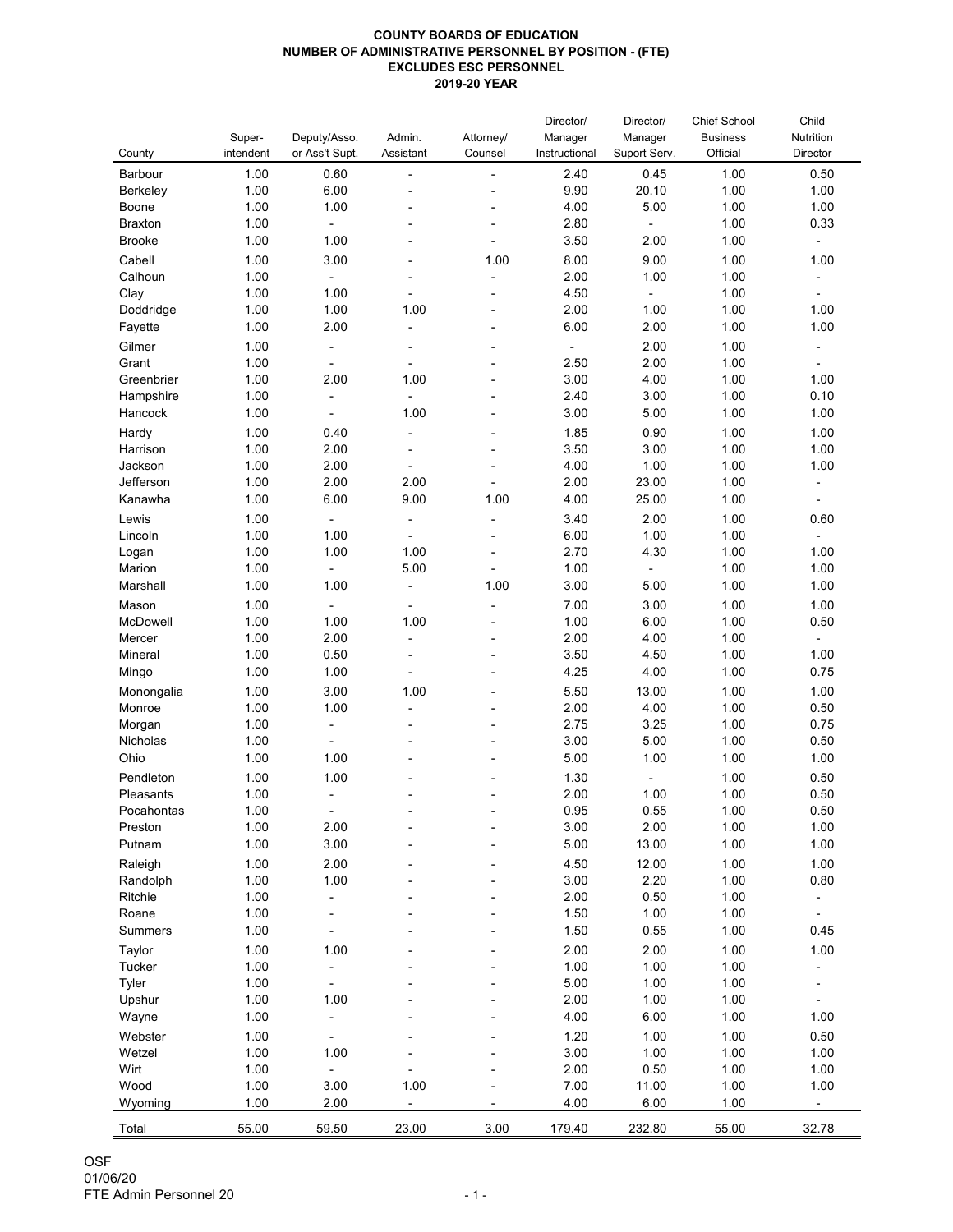## **COUNTY BOARDS OF EDUCATION NUMBER OF ADMINISTRATIVE PERSONNEL BY POSITION - (FTE) EXCLUDES ESC PERSONNEL 2019-20 YEAR**

|                                 | Adult<br>Program                           | Principal      | Principal                | Principal          | Principal                                  | Ass't<br>Principal | Ass't<br>Principal | Ass't<br>Principal | Ass't<br>Principal                   |
|---------------------------------|--------------------------------------------|----------------|--------------------------|--------------------|--------------------------------------------|--------------------|--------------------|--------------------|--------------------------------------|
| County                          | Coordinator                                | Elementary     | Middle/JH                | <b>High School</b> | Combined                                   | Elementary         | Middle/JH          | <b>High School</b> | Combined                             |
| <b>Barbour</b>                  | $\blacksquare$                             | 2.65           | 2.00                     | 1.00               | 1.00                                       | $\blacksquare$     | 2.00               | 2.00               | $\overline{\phantom{a}}$             |
| <b>Berkeley</b><br><b>Boone</b> |                                            | 23.00<br>7.00  | 6.00<br>2.00             | 5.00<br>3.00       | $\blacksquare$                             | 14.00              | 10.00<br>2.50      | 16.00<br>3.50      |                                      |
| <b>Braxton</b>                  |                                            | 6.00           | 1.00                     | 1.00               | $\overline{\phantom{a}}$<br>$\blacksquare$ |                    | 1.00               | 2.00               |                                      |
| <b>Brooke</b>                   |                                            | 4.00           | 1.00                     | 2.00               |                                            | 1.00               | 3.00               | 3.50               |                                      |
| Cabell                          |                                            | 18.00          | 4.00                     | 3.00               | 1.00                                       | 6.00               | 8.00               | 11.00              |                                      |
| Calhoun                         | $\overline{\phantom{a}}$<br>$\blacksquare$ | 2.00           |                          | 1.00               | 1.00                                       |                    |                    | 1.00               | $\qquad \qquad \blacksquare$<br>2.00 |
| Clay                            |                                            | 1.30           | 1.00                     | 1.00               |                                            | 0.10               | 0.10               | 0.10               |                                      |
| Doddridge                       |                                            | 1.00           | 1.00                     | 1.00               | $\overline{\phantom{a}}$                   | 1.00               | 1.00               | 1.00               |                                      |
| Fayette                         |                                            | 6.00           | 3.00                     | 3.00               | $\overline{\phantom{a}}$                   | 2.00               | 5.00               | 5.12               | $\blacksquare$                       |
| Gilmer                          |                                            | 1.00           | $\blacksquare$           | $\blacksquare$     | 1.00                                       | 1.00               |                    |                    | 1.00                                 |
| Grant                           |                                            | 2.00           |                          | 2.00               | 1.00                                       | 1.00               |                    | 2.00               |                                      |
| Greenbrier                      |                                            | 9.00           | 2.00                     | 2.67               |                                            | 1.00               | 3.00               | 4.00               |                                      |
| Hampshire                       |                                            | 5.00           | 2.00                     | 1.00               | $\blacksquare$                             | $\blacksquare$     | 1.00               | 2.00               |                                      |
| Hancock                         |                                            | 3.00           | 2.00                     | 2.00               |                                            | 3.00               | 5.00               | 4.00               |                                      |
| Hardy                           |                                            | 2.00           | 2.00                     | 2.00               | $\blacksquare$                             | 0.50               | 2.00               | 1.50               |                                      |
| Harrison                        | $\overline{\phantom{a}}$                   | 13.00          | 5.00                     | 7.00               | $\blacksquare$                             | 4.00               | 4.00               | 9.50               | 1.00                                 |
| Jackson                         | $\blacksquare$                             | 8.00           | 2.00                     | 3.00               |                                            | 1.00               | 3.00               | 4.00               |                                      |
| Jefferson                       | $\blacksquare$                             | 11.00          | 4.00                     | 2.00               |                                            | 3.00               | 5.00               | 6.00               |                                      |
| Kanawha                         |                                            | 42.00          | 13.00                    | 13.00              | 1.00                                       | 6.00               | 16.00              | 18.00              | 1.00                                 |
| Lewis                           |                                            | 4.00           | 1.00                     | 1.00               | 0.50                                       | 1.00               | 2.00               | 2.00               |                                      |
| Lincoln                         | ۰                                          | 4.00           | 1.00                     | 1.00               | 3.00                                       |                    | 1.00               | 2.00               | 3.00                                 |
| Logan                           |                                            | 11.00          | 3.00                     | 4.00               | $\overline{a}$                             | 2.00               | 5.00               | 5.00               |                                      |
| Marion                          |                                            | 12.00          | 4.00                     | 5.00               | $\overline{\phantom{a}}$                   | 5.00               | 4.00               | 6.00               |                                      |
| Marshall                        |                                            | 8.00           | 2.00                     | 2.00               | 1.00                                       |                    | 1.00               | 4.00               |                                      |
| Mason                           |                                            | 7.00           | $\blacksquare$           | 4.00               | 1.00                                       | 2.60               |                    | 5.40               |                                      |
| McDowell                        |                                            | 5.00           | 3.00                     | 3.00               |                                            | 1.00               | 3.00               | 2.00               | $\qquad \qquad \blacksquare$         |
| Mercer                          | 1.00                                       | 17.00          | 3.00                     | 4.00               | 2.00                                       |                    | 6.00               | 9.00               | 2.00                                 |
| Mineral                         |                                            | 8.00           | 2.00                     | 3.00               | 1.00                                       | 1.00               | 2.00               | 2.00               |                                      |
| Mingo                           |                                            | 1.00           |                          | 2.00               | 6.00                                       |                    |                    | 3.00               | 6.00                                 |
| Monongalia                      |                                            | 10.00          | 4.00                     | 3.50               | 1.00                                       | 9.00               | 5.00               | 9.00               | $\overline{\phantom{a}}$             |
| Monroe                          |                                            | 2.00           | 1.00                     | 1.00               |                                            | 1.00               |                    | 1.00               | $\blacksquare$                       |
| Morgan                          | $\blacksquare$                             | 3.00           | 1.00                     | 1.00               | 1.00                                       | 2.00               | 1.00               | 0.75               | 0.80                                 |
| <b>Nicholas</b>                 |                                            | 6.50           | 2.00                     | 3.00               | 0.50                                       | 1.00               | 1.50               | 1.00               |                                      |
| Ohio                            |                                            | 7.00           | 4.00                     | 1.00               |                                            | $\blacksquare$     | 3.00               | 5.00               | $\overline{\phantom{a}}$             |
| Pendleton                       | $\overline{\phantom{a}}$                   | 3.00           | $\blacksquare$           | 1.00               | $\blacksquare$                             | $\blacksquare$     | $\blacksquare$     | $\blacksquare$     | 1.00                                 |
| Pleasants<br>Pocahontas         |                                            | 2.00<br>1.50   | 1.00<br>1.00             | 2.00<br>1.00       | 1.00                                       |                    | 1.00               | 2.00<br>1.00       |                                      |
| Preston                         |                                            | 2.00           | 1.00                     | 1.00               | 6.00                                       | $\blacksquare$     |                    | 4.00               | $\blacksquare$<br>3.00               |
| Putnam                          | $\overline{a}$                             | 13.00          | 4.00                     | 5.00               |                                            | 2.00               | 2.50               | 5.00               |                                      |
| Raleigh                         | $\blacksquare$                             | 17.00          | 5.00                     | 4.50               |                                            | 6.00               | 6.00               | 8.00               |                                      |
| Randolph                        |                                            | 7.00           | 1.00                     | 3.00               | 1.50                                       |                    | 3.00               | 2.00               |                                      |
| Ritchie                         |                                            | 2.75           | 1.00                     | 1.00               |                                            |                    | 1.00               | 1.00               |                                      |
| Roane                           |                                            | 2.00           | 2.00                     | 1.00               |                                            |                    | 1.00               | 1.00               |                                      |
| <b>Summers</b>                  |                                            | 1.00           | $\overline{\phantom{0}}$ | $\blacksquare$     |                                            | 2.50               | 1.00               | 2.00               |                                      |
| Taylor                          |                                            | 3.00           | 1.00                     | 1.00               |                                            | 1.00               | 2.00               | 2.00               |                                      |
| <b>Tucker</b>                   |                                            | $\blacksquare$ |                          | 1.00               | 2.00                                       | $\blacksquare$     |                    | 1.00               | 1.00                                 |
| <b>Tyler</b>                    |                                            | 2.00           | 1.00                     | 1.00               |                                            |                    |                    | 1.00               |                                      |
| Upshur                          |                                            | 7.00           | 1.00                     | 2.00               |                                            | 1.00               | 2.00               | 5.00               |                                      |
| Wayne                           |                                            | 9.00           | 4.00                     | 3.00               | 2.00                                       | 3.50               | 1.00               | 6.00               | 2.00                                 |
| Webster                         |                                            | 2.50           | $\overline{\phantom{a}}$ | 1.00               |                                            |                    |                    | 1.00               |                                      |
| Wetzel                          |                                            | 4.00           |                          | 4.00               |                                            | 3.00               |                    | 1.00               |                                      |
| Wirt                            |                                            | 1.00           | 1.00                     | 1.00               |                                            | 1.00               | 1.00               | 1.00               |                                      |
| Wood                            |                                            | 19.00          | 5.00                     | 3.00               |                                            | 10.00              | 6.00               | 10.00              |                                      |
| Wyoming                         |                                            | 8.00           | 3.00                     | 3.00               |                                            |                    |                    | 3.00               |                                      |
| Total                           | 1.00                                       | 379.20         | 116.00                   | 133.67             | 35.50                                      | 100.20             | 133.60             | 210.37             | 23.80                                |